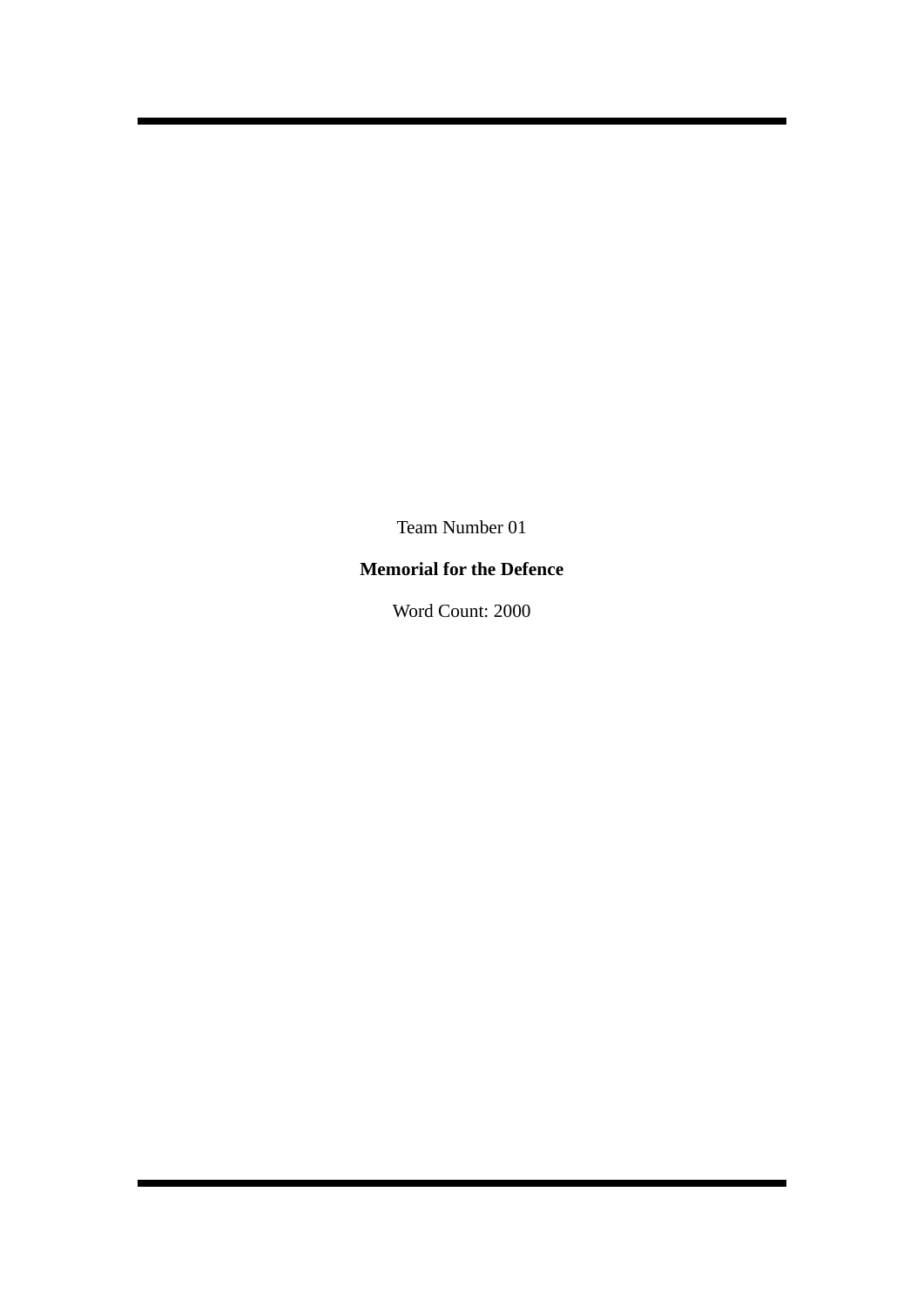## **CONTEXTUAL ELEMENTS OF WAR CRIMES**

#### **A. The armed conflict was internationalized by Tleilax intervention.**

1. With Tleilax's support of weapons, True Freman Resistance Army ("TFRA") was able to carry out long-term military operation against Raveen Imperial Force  $("RIF")$ .<sup>1</sup> RIF even issued the Operation Desert Tempest aiming at eliminating TFRA. Thus, the armed conflict between RIF and TFRA had been internationalized due to Tleilax's overall control over TFRA.

# **B. The minimum level of intensity did not reach after the sign of Arravis Accord on 27 April 2017.**

2. Non-international armed conflict ends after a peaceful settlement is achieved.<sup>2</sup> The signing of the total ceasefire in 27 April 2017 by TFRA and Ravis ended the armed conflict.<sup>3</sup> Furthermore, the occasional incidents around mining transport did not reach the minimum level of intensity. As a result, there were no existence of a non-international armed conflict after 27 April 2017.

## **FIRST CHARGE**

3. With respect to the crash and death of 14 crew members of the Caladan tankers on 15 January 2015, Mr. Liet Kynes ["Kynes"] shall not bear the individual responsibility under Article 25 (3) (b) for ordering his subordinates to commit the alleged war crime of intentionally directing attacks against individual civilians not taking part in hostilities under Article 8(2)(e)(i) of Rome Statute ("Statute").

## **A. The Crime Is Not Sufficiently Established.**

**(a) The crew members were taking direct part in hostilities.**

 $<sup>1</sup>$  Facts [7].</sup>

<sup>&</sup>lt;sup>2</sup> Prosecutor v. Jean-Pierre Bemba Gombo, Trail Chamber Judgment III (2016), [128] ["Bemba 2016"].

<sup>3</sup> Facts [24].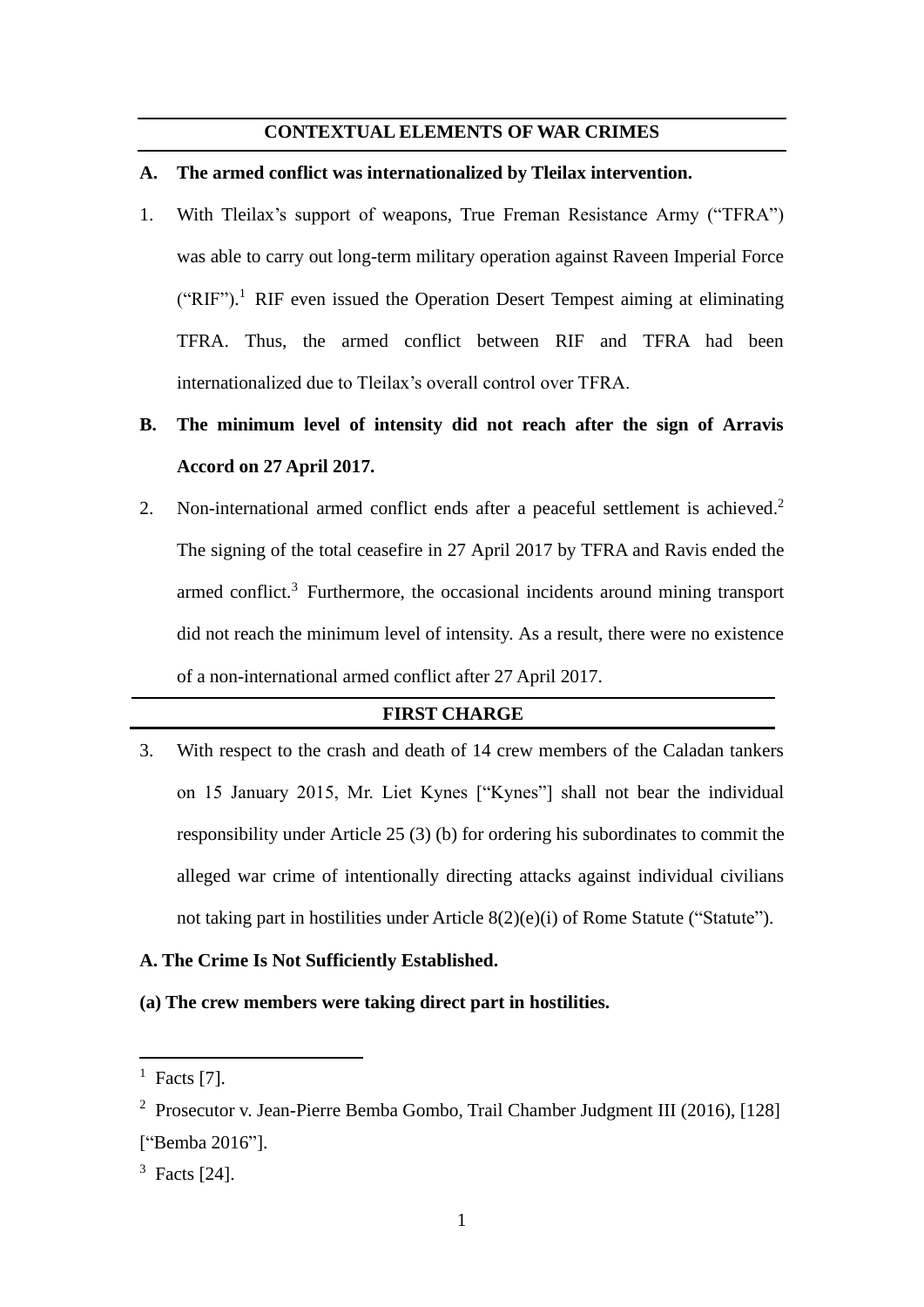4. To qualify as direct participation in hostilities, a specific act must meet the criteria of threshold of harm, direct causation and belligerent nexus.<sup>4</sup> Without the support of the tankers, the function of the drones will reduce significantly.<sup>5</sup> Therefore, the actions of refueling constituted a significantly integral part of the Operation Desert Tempest, which directly aiming at striking down the military capacity of TFRA.<sup>6</sup> Furthermore, the drones were specifically designated to support Raveen Imperial Force ("RIF") ground operations against TFRA.<sup>7</sup> As a result, the crew members were qualified as direct participation in hostilities. Besides, the crew members were pilots from Caladan Airforce who were legally targets.

## **(b) Our fighters had no intention to attack the crew members in the tankers.**

- 5. The mental elements consist of the intent and the knowledge of the actors.<sup>8</sup> Accidental result that might contain an aggressive nature could still exclude the action from establishing the intention.<sup>9</sup>
- 6. The targets, which did not contain any human being at all times, were focused on the drones specifically. <sup>10</sup> Our fighters could not foresee the accidental explosion would occur in the ordinary course of event. Moreover, TFRA fighters could reasonably deemed the tankers and the crew members as military objectives for

<sup>4</sup> Prosecutor v. Lubanga, ICC-01/04-01/06, Appeals Chamber (2014), [324].

 $<sup>5</sup>$  Facts [11].</sup>

 $6$  Facts [10].

<sup>7</sup> *Ibid*.

<sup>8</sup> Rome Statute of the International Criminal Court, Article 30 ["Statute"].

<sup>9</sup> William A. Schabas OC Mria, *The International Criminal Court: A Commentary on the Rome Statute* (Oxford University Press Inc,2010), p.477.

 $10$  Facts [13].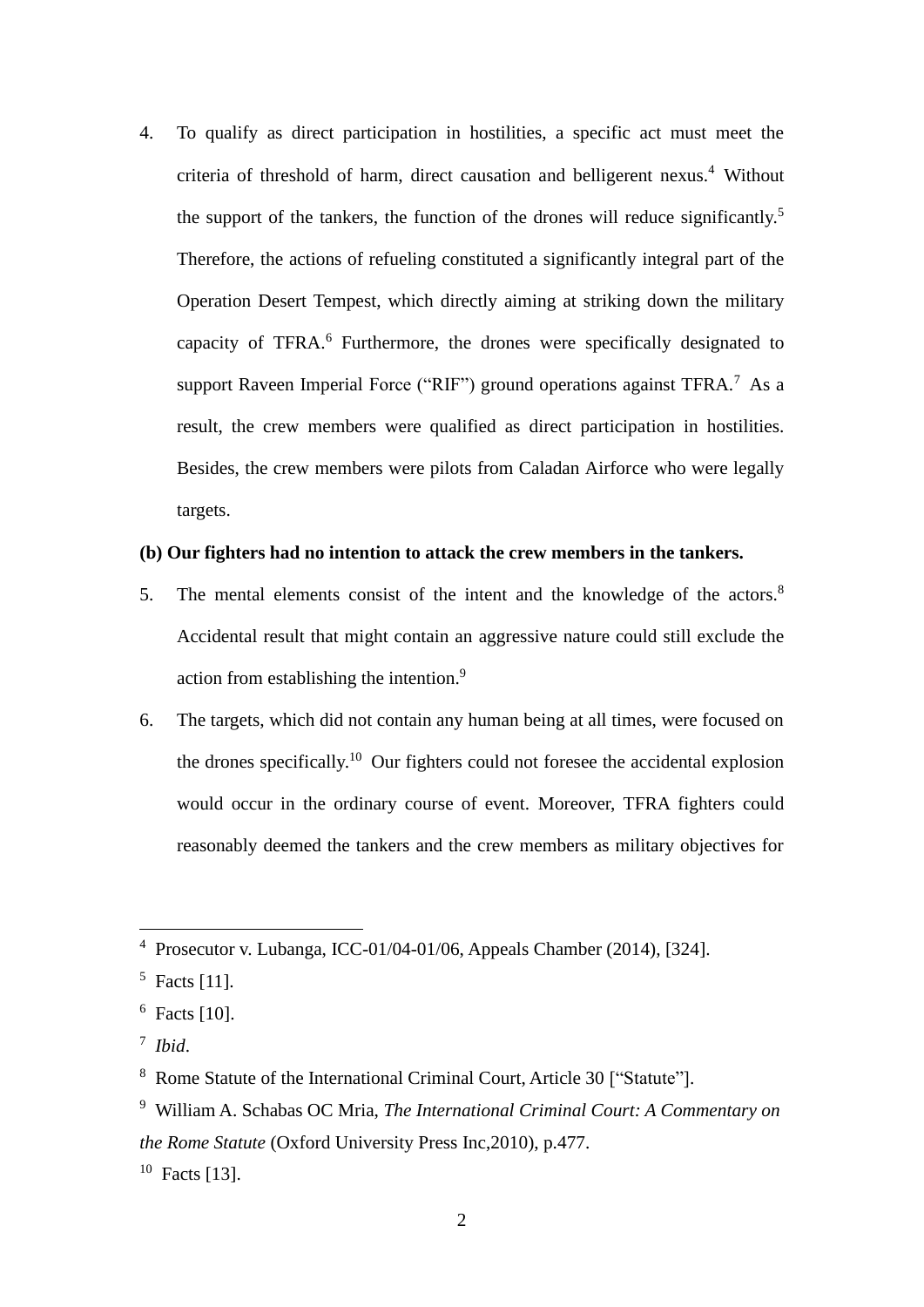the constant and intimate military cooperation between Caladan and Ravis.<sup>11</sup> As a result, our fighter had no intention on the alleged crime.

## **B. Kynes Is Not Criminally Responsible.**

## **(a) Kynes did not intend to order his subordinates to commit the alleged crime.**

7. Ordering refers to the act of a person in a position of authority to convince another to commit an offence.<sup>12</sup> Both the message of "Go forth and blind the Earth destroyers' eyes in the sky" and the picture of damaged drones from Kynes, indicating his order was specifically targeted on the drones. He mentioned neither the tankers nor the crew members.<sup>13</sup> Moreover, Kynes was not aware of the substantial likelihood that the crime will be committed.<sup>14</sup> Consequently, Kynes shall not bear the responsibility.

## **SECOND CHARGE**

8. With respect to the attacks on medical personnel of the Raveen Imperial Forces, Kynes shall not bear the responsibility under article 25(3)(b) of the Rome Statute for the alleged war crime of intentionally directing attacks against medical personnel using the distinctive emblems of the Geneva Convention in conformity with law under Article 8(2)(e)(ii) of Statute.

## **A. The crime is not sufficiently established.**

## **(a) Medical officers lost their protection of the Geneva Convention.**

9. Medical personnel enjoy protection because of their function of providing care

<sup>11</sup> Facts [7,10,11]; Jean-Marie Henckaerts, Louise Doswald-Beck, *Customary International Humanitarian Law, Volume I: Rules* (Cambridge University Press 2005), p.29.

<sup>12</sup> Prosecutor v. Krstic, IT-98-33-T, Trial Chamber (2001), [601].

 $13$  Facts [12].

<sup>14</sup> Prosecutor v. Blaškić, IT-95-14-T, Trial Chamber (2000), [437]; Prosecutor v. Blaškić, IT-95-14-A, Appeal Judgement (2004), [42].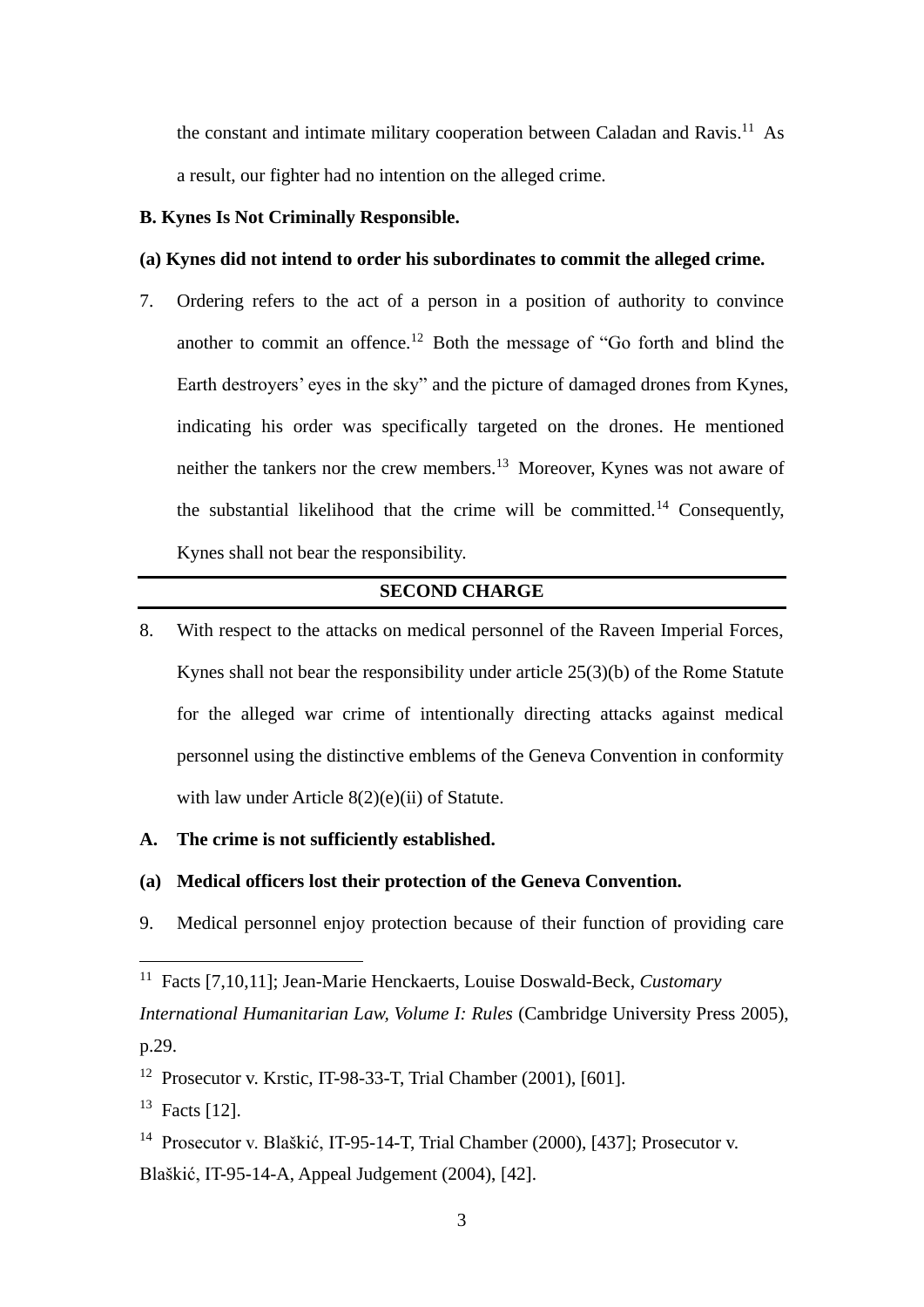for the wounded and sick.<sup>15</sup> However, they will lose their protection if they commit, outside their humanitarian function, acts harmful to the enemy.<sup>16</sup>

10. The purpose of using the go-pills was to enhance RIF soldiers' military capacity for harming TFRA members which constituted acts harmful to the enemy, and outside their humanitarian duties.<sup>17</sup> Thus, they lost their protection.

## (b) **The medical officers were conducting human experiment.** 18

11. The protected status of medical personnel was based on their humanitarian tasks. <sup>19</sup> RIF medical officers dispensed the go-pills to soldiers, then supervised them for adverse reaction.<sup>20</sup> Logs and individual reports were submitted to the chief officer for refinement, which in fact was a human experiment.<sup>21</sup> Such acts were beyond the scope of humanitarian duties. $^{22}$ 

## **(c) TFRA members did not intend to attack medical personnel.**

12. TFRA members reasonably regarded RIF medical officers as legal military target because they had lost their protection. Even if they remained protected, following TFRA leaders' denouncement, TFRA members were reasonably to deem them as legal military target, leading to a mistake of facts.<sup>23</sup> The mistake

<sup>15</sup> Jean-Marie Henckaerts, Louise Doswald-Beck, *Customary International* 

*Humanitarian Law, Volume I: Rules* (Cambridge University Press 2005), p.85.

<sup>16</sup> *Ibid.*

<sup>&</sup>lt;sup>17</sup> Facts [16, 17].

 $18$  Facts [16].

<sup>&</sup>lt;sup>19</sup> Protocol Additional I to the Geneva Convention of 12 August 1949, and relating to the Protection of Victims of International Armed Conflict (1977), ["AP I"], Article 8(c).

<sup>20</sup> Facts [19].

<sup>21</sup> *Ibid.*

<sup>22</sup> *Supra* n15.

 $23$  Facts [21].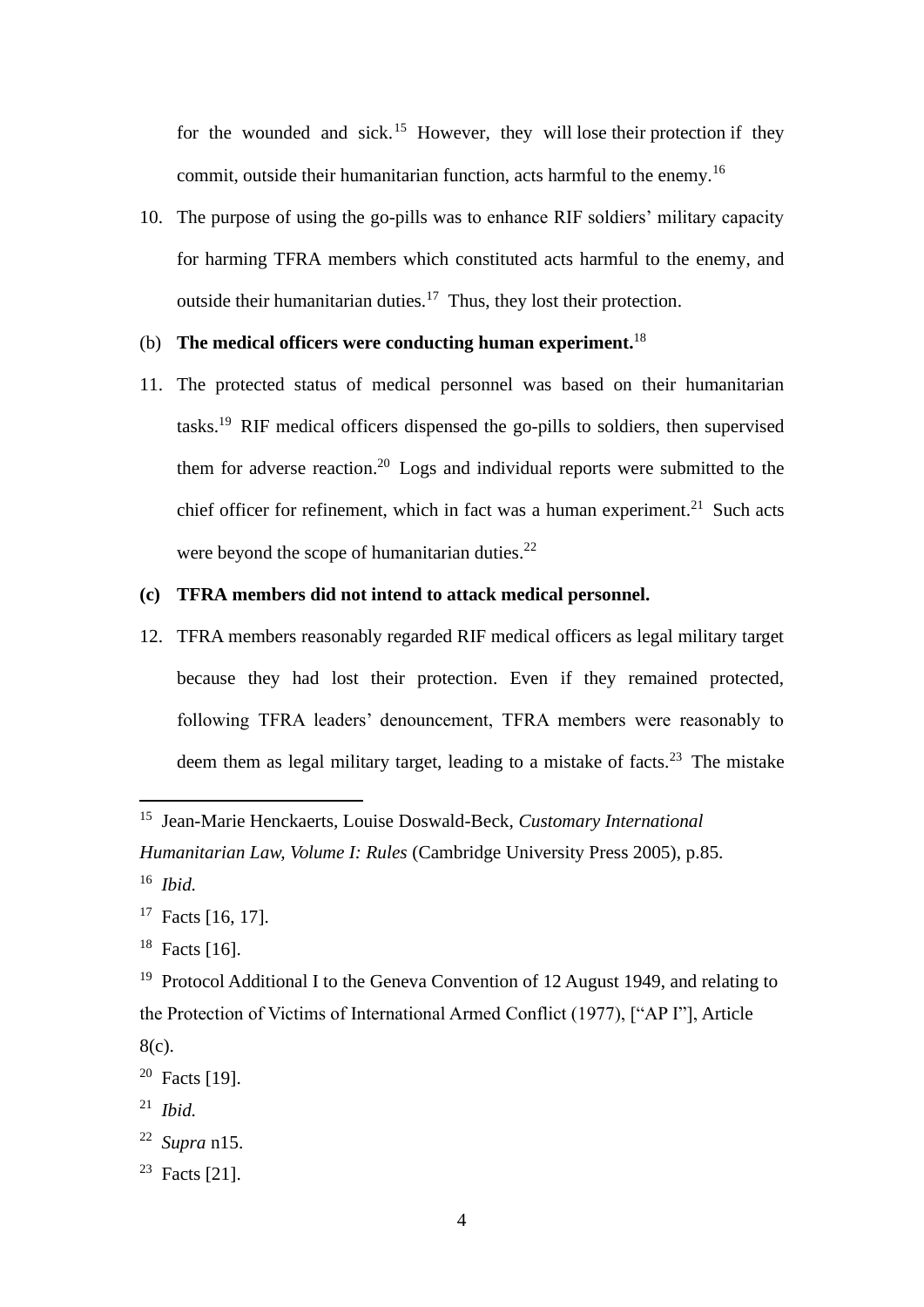of facts negates the intention and shall be a ground of excluding criminal responsibility.<sup>24</sup> Without the intention of attacking the protected medical personnel, the crime did not establish.

#### **B. Kynes was not criminally responsible.**

## **(a) Kynes did not intent to induce his followers murder the medical personnel**

- 13. Induce and solicit entail the person exerts influence over another person to commit a crime, which have a direct effect on the commission of the crime, and the person is at least aware that the crimes will be committed in the ordinary course of events as a consequence of the realization of the act or omission.<sup>25</sup>
- 14. The denouncing expression from Kynes were out of religious and humanitarian intention, which contained nothing related to the alleged crime.<sup>26</sup> Furthermore, several TFRA leaders denounced on social media the use of the go-pills. There is no substantial evidence indicating that Kynes' expression had direct effect on the commission of the crime.<sup>27</sup> Besides, the RIF medical officers had lost their protected status. Thus, Kynes did not induce TFRA members to murder any medical personnel. He shall not bear the individual responsibility.

## **THIRD CHARGE**

15. With respect to the recruitment or use of children by the Red Eagles between 3 June 2017 and 12 June 2018, Kynes shall not bear the command responsibility under Article 28(a) for the alleged war crime of conscripting or enlisting children under the age of fifteen years into armed forces or groups or use them to

<sup>&</sup>lt;sup>24</sup> Statute, Article  $32(1)$ .

<sup>25</sup> Prosecutor v. Ntaganda, ICC-01/04-02/06, Pretrial Chamber Decision (2014),

<sup>[153].</sup>

 $26$  Facts [21].

<sup>27</sup> *Ibid.*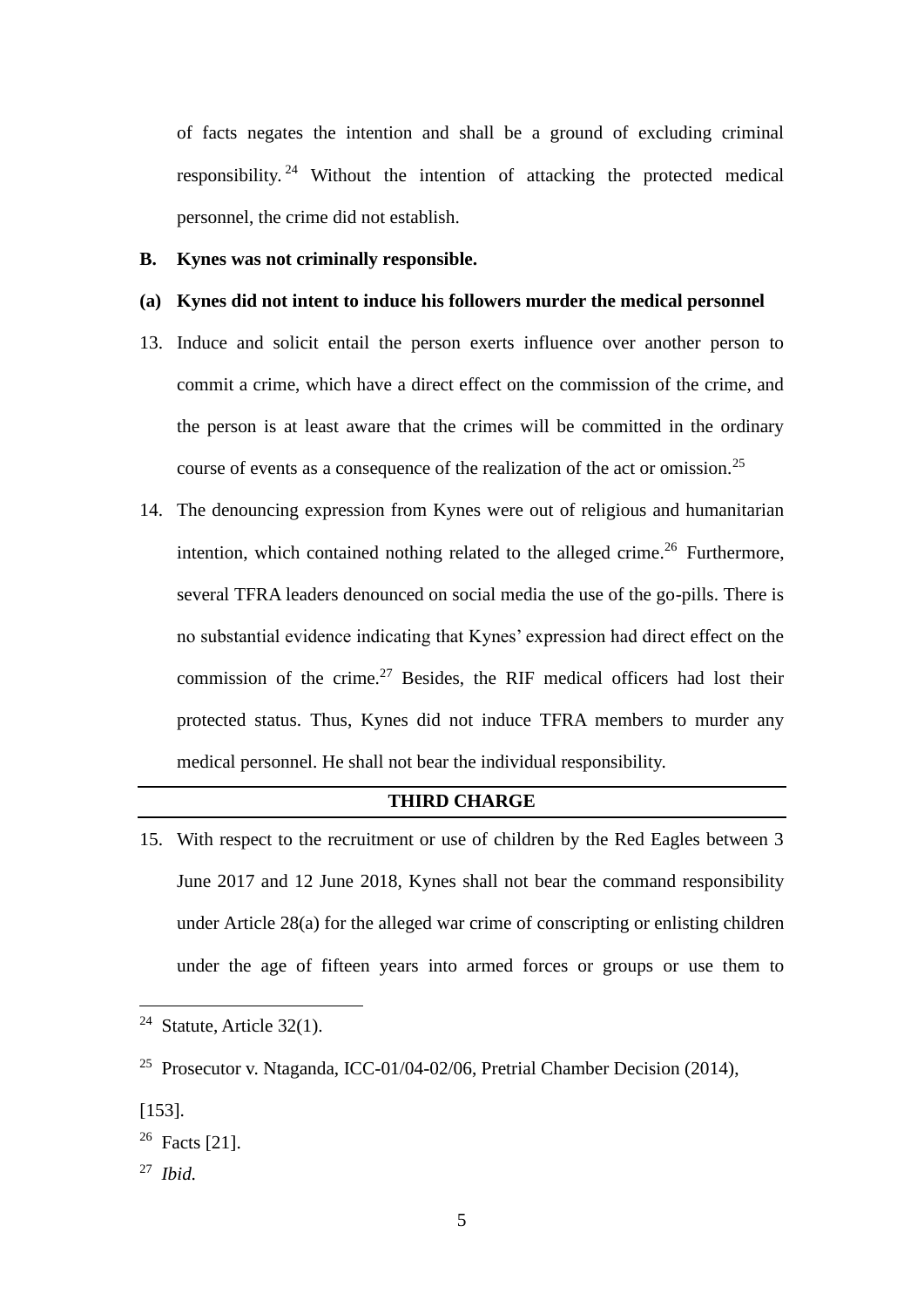participate actively in hostilities committed by his subordinates under Article 8(2)(e)(vii) of Statute.

## **A. The crime is not sufficiently established.**

- **(a) RedEagles members did not intend to recruit children under the age of fifteen into armed group.**
- 16. Enlisting refers to the enrollment on the list of a military body, while conscripting refers to enlist compulsorily.<sup>28</sup> Since the life in Ravis is extremely difficult, inhabitants have no choice but to participate in RedEagles for basic living needs.<sup>29</sup> Besides, the boys wore the different armband from TFRA fighters, which indicated that the boys did not have the combat function within the armed group.<sup>30</sup>

# (b) **RedEagles members did not intend to use children under age of fifteen to participate actively in hostilities.**

17. Freman tribes have been historically specialized in training the Raveen Eagles, thus, taking care of Eagles is their daily routine.<sup>31</sup> The only affair that the children carried out was chopping meat for the Eagles,  $32$  such act was not likely to expose the children to a real danger of becoming a potential target, which was definitely not a behavior participate actively in hostilities.<sup>33</sup>

<sup>&</sup>lt;sup>28</sup> The Prosecutor v .Thomas Lubanga Dyilo, ICC-01/04-01/06, Trial Judgment (2012) [607,608] ["Lubanga 2012"].

<sup>&</sup>lt;sup>29</sup> Facts [5,25,26,27].

<sup>30</sup> Facts [15,29].

 $31$  Facts[1].

 $32$  Facts [29].

<sup>33</sup> *Supra* n28 Lubanga 2012, [820].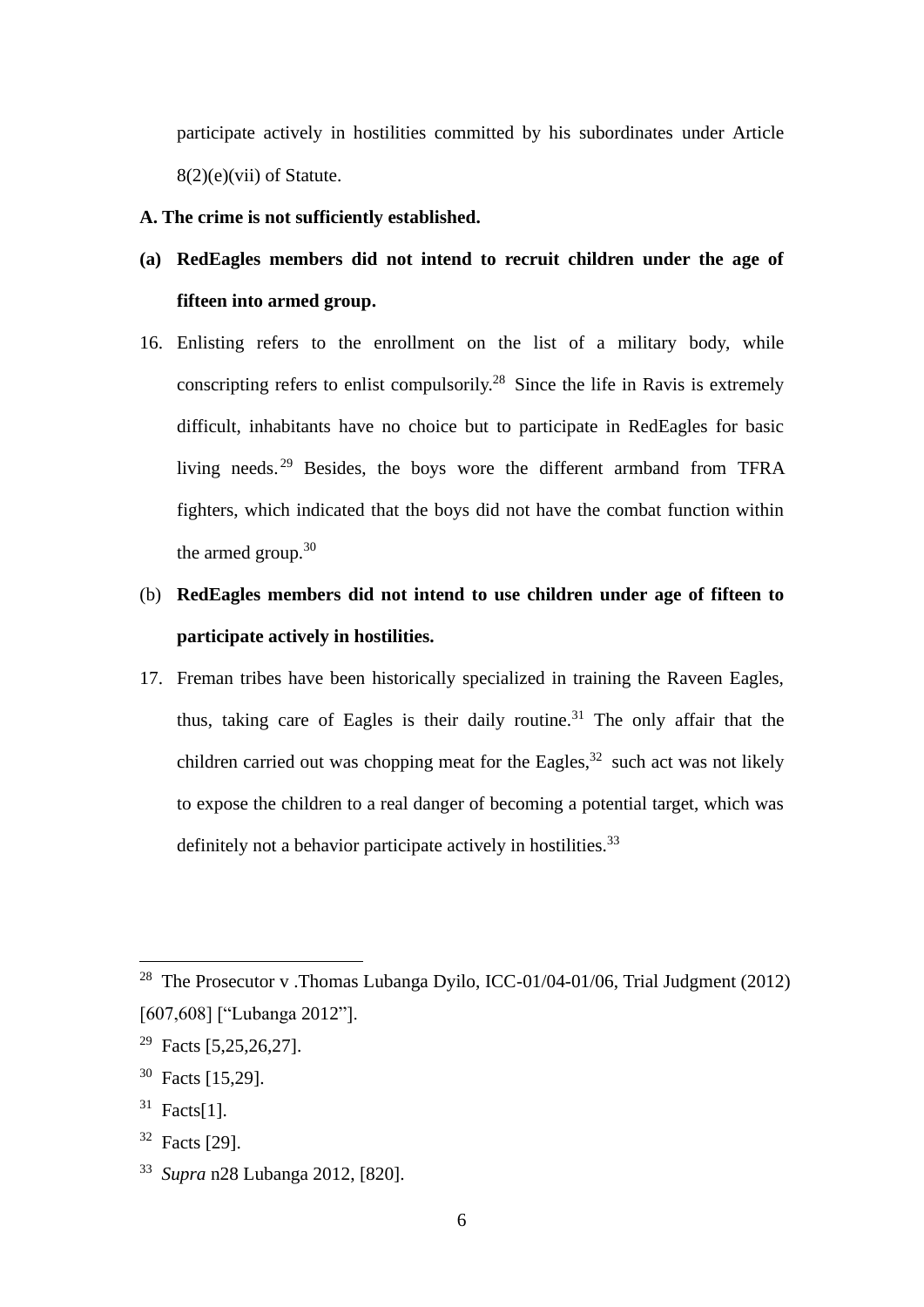#### (c) **RedEagles members had no intention on the alleged crime.**

18. Reflecting on the survival sufferings and the hazardous working conditions, it may be normal to be short and skinny due to the malnutrition.<sup>34</sup> Inhabitants had no choice but to participate in RedEagles, and further resulting in a widespread practice of falsifying identification documents.<sup>35</sup> It was hard to judge the real age objectively. Therefore, they did not intend to recruit or use persons under fifteen to participate actively in hostilities.<sup>36</sup>

## **B. Mr. Liet Kynes is not Criminally Responsible.**

#### **(a) Kynes had no effective control over the RedEagles.**

19. RedEagles was composed of multiple armed bands, one of which was consisted of visiting fighters.<sup>37</sup> Contrary to the RedEagles members, foreign fighters dressed differently, and they could freely return to their home countries.<sup>38</sup> Besides, TFRA members disregard Kynes order targeting on the drones only, whereas, causing the disaster of the tanker.<sup>39</sup> Although Kynes was the leader of Red Eagles, given the release of the video, the commands for demanding the local commander to inspect documentation were not correctly complied with.<sup>40</sup> Consequently, Kynes had no effective control over RedEagles.

- <sup>38</sup> Facts [8].
- <sup>39</sup> *Supra* n2 Bemba 2016, [188].
- <sup>40</sup> Facts [29,30]; *Ibid*.

<sup>34</sup> Facts [5,25,27].

<sup>35</sup> Facts [26,27,28].

<sup>36</sup> Statute, Article 30.

 $37$  Facts [6].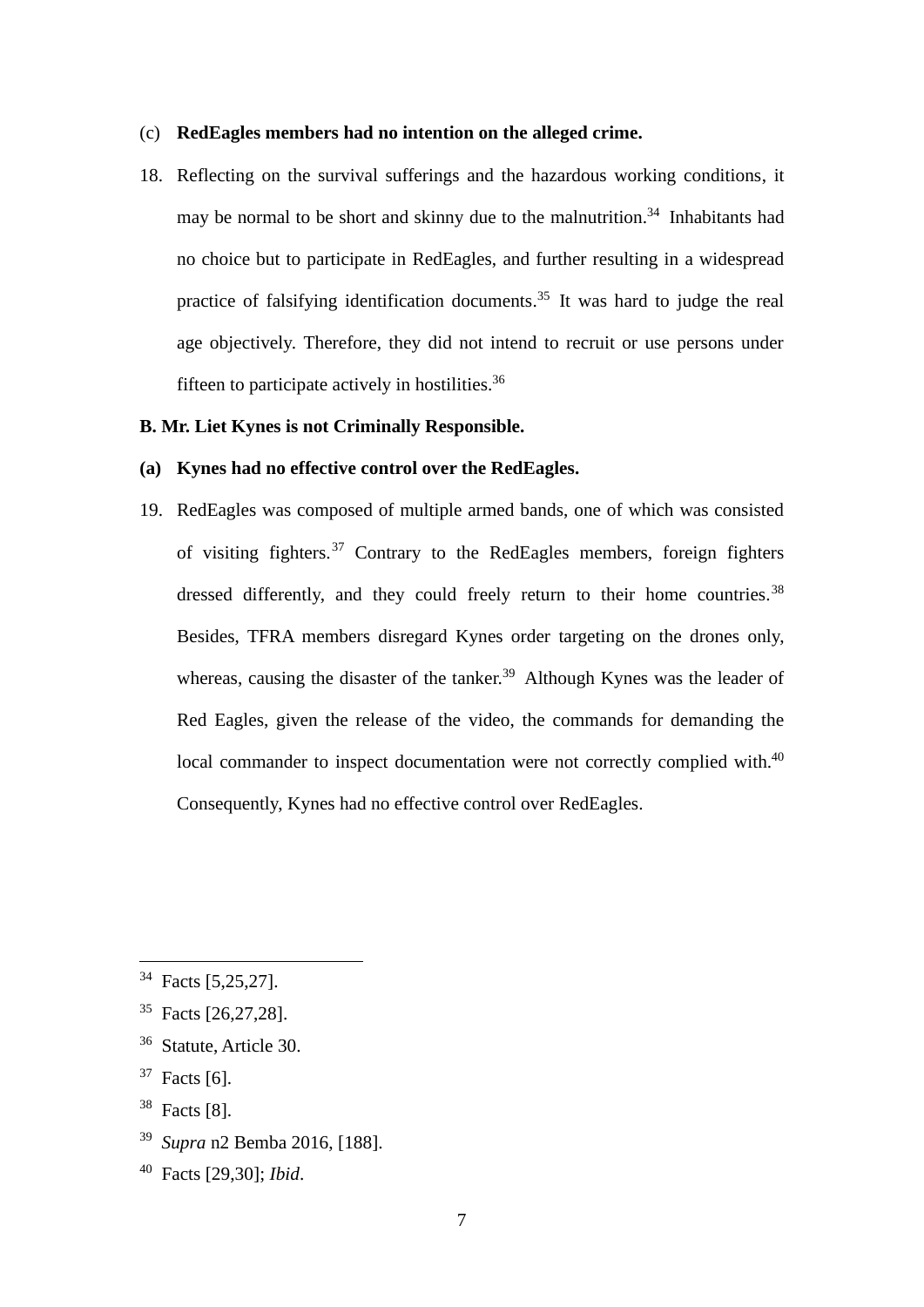# **(b) Kynes could be justified for having taken necessary and reasonable measures to discharge his obligation within his material power.**

- 20. The duty of Kynes to take all necessary and reasonable measures to prevents or repress the crimes committed or to submit the matter to the competent authorities depends on the *de facto* power of the commander.<sup>41</sup>
- 21. First, the duty to prevent requires the commander to keep the crime from happening or issue orders aiming at bringing the relevant practices into accord with the rules of law.<sup>42</sup> Kynes knew the condition after watching the video while the falsifying identifications had happened very earlier in the mining. <sup>43</sup> Therefore, there was no general information to put Kynes on notice of the possibility of the occurrence of the unlawful acts.<sup>44</sup> Besides, assessing the power of Kynes, even his public speech counts little, Kynes still utilized all possible measures to prevent the potential crime by calling for checking everyone's documentation when they sign up.<sup>45</sup>
- 22. Next, the duty to repress encompasses the obligation to put down, punish the committing crime, or search for the perpetrators and either bring them before the courts.<sup>46</sup> Since RedEagles were composed of foreign fighters, Kynes has no way to search for the perpetrators who is not under his control.<sup>47</sup> Besides, not until Kynes was aware of the existence of the video did he know the alleged crime.<sup>48</sup>

<sup>48</sup> Facts [30].

<sup>41</sup> *Supra* n2 Bemba 2016, [199].

<sup>42</sup> *Supra* n2 Bemba 2016 [203].

<sup>43</sup> Facts [26].

<sup>44</sup> Bemba 2009, [434]

 $45$  Facts [30].

<sup>46</sup> *Supra* n2 Bemba 2016 [205,206].

 $47$  Facts [8].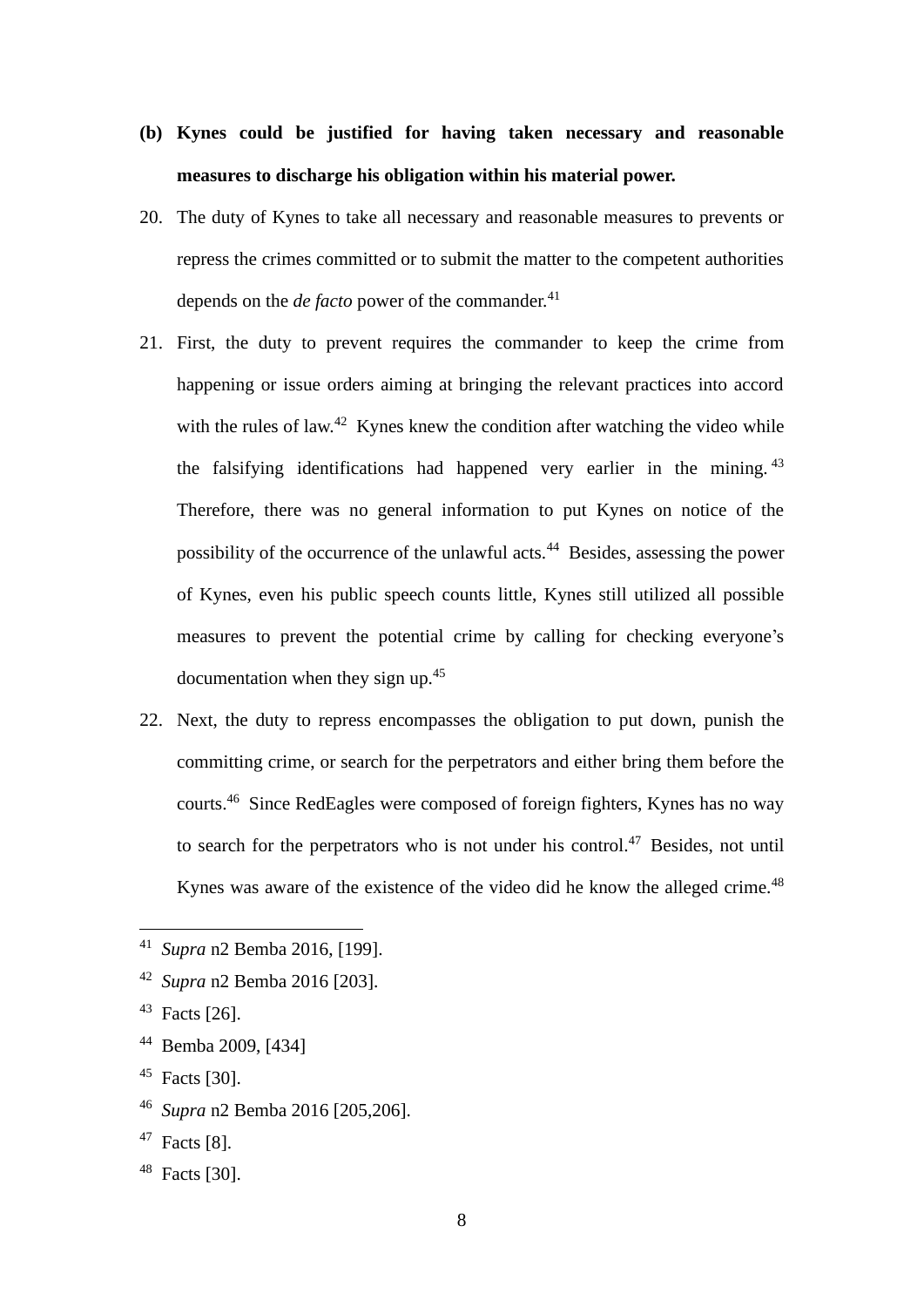Therefore, Kynes could not put down the commission of the crime or search for the perpetrators. Furthermore, due to the rival status between RIF and RedEagles, Kynes could not bring his members before the court.<sup>49</sup> Consequently, Kynes shall not bear the command responsibility.

 $49$  Facts [6].